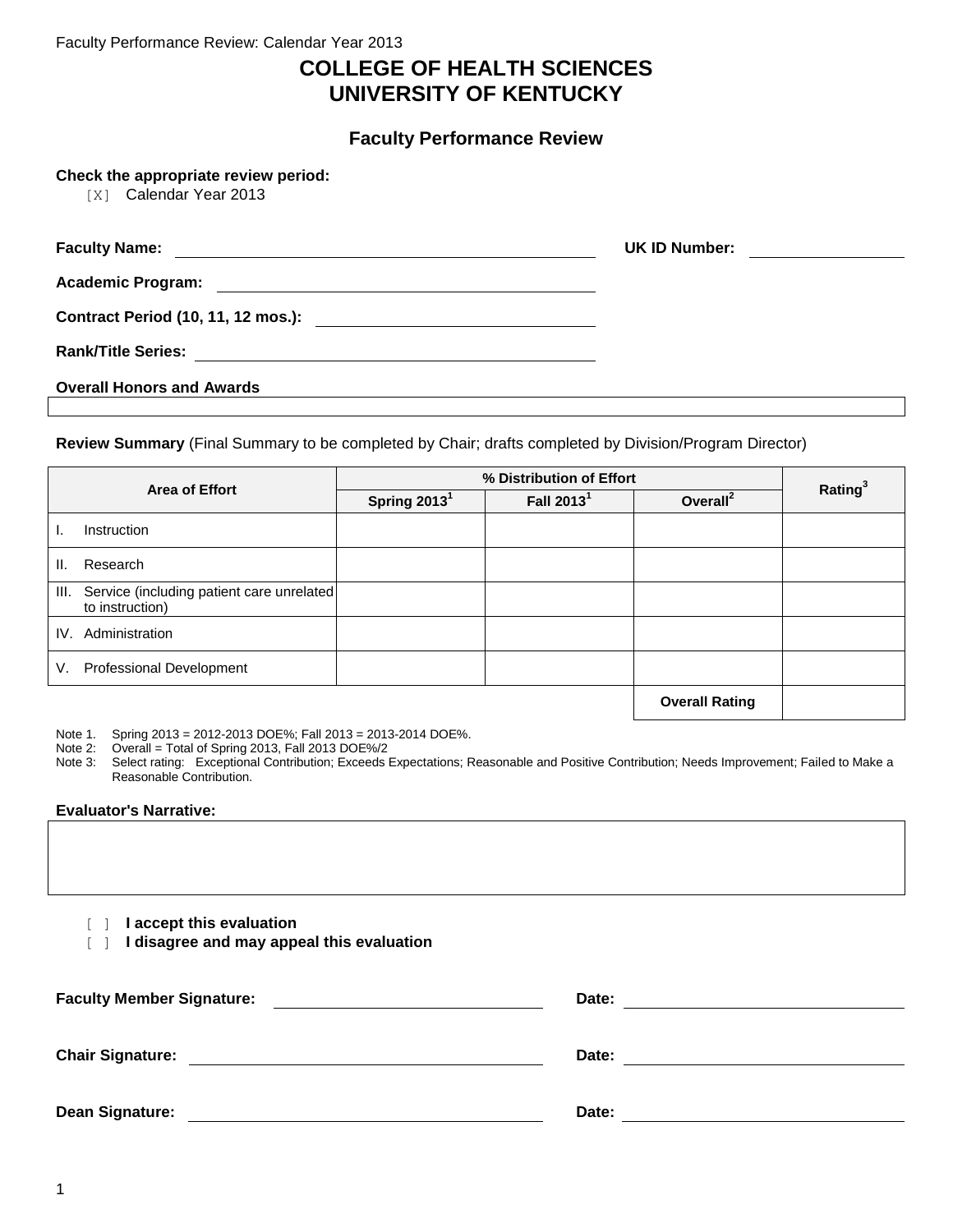**I.** Instruction **COVERIL DOE Allocation:**  $\frac{96}{6}$ 

# **A. Teaching and Advising Honors and Awards**

# **B. Teaching Portfolio Evaluation**

| Criteria                                                                                                             | Included | Remarks |
|----------------------------------------------------------------------------------------------------------------------|----------|---------|
| Reflective statement which describes teaching and<br>advising assignments.                                           |          |         |
| List of all courses taught, including title, course number,<br>number of students enrolled, and a brief description. |          |         |
| Representative course syllabi.                                                                                       |          |         |
| A quantitative and qualitative summary of student<br>evaluations.                                                    |          |         |
| Other:                                                                                                               |          |         |

## **ADVISING EVALUATION**

| Criteria                                                   | Included | Remarks |
|------------------------------------------------------------|----------|---------|
| Reflective statement which describes the nature and        |          |         |
| extent of advising.                                        |          |         |
| The number and level of undergraduate and graduate         |          |         |
| advisees, and a list of all master's and doctoral students |          |         |
| for whom the instructor served as a member of a            |          |         |
| committee.                                                 |          |         |
| A list of those students for whom the professor served as  |          |         |
| preceptor, or director of a thesis or dissertation.        |          |         |
| Summary of activities associated with student              |          |         |
| organizations and service on student-faculty committees.   |          |         |
| Student evaluation of advising.                            |          |         |
| Other:                                                     |          |         |

## **C. Teaching**

| <b>Term and</b><br>Year | <b>Course</b><br>Prefix $/$ # | <b>Course Name</b> | <b>Credit</b><br>Hrs. | # of<br>Students   Resp.   Item #20  <br><b>Enrolled</b> | % | <b>TCE</b><br>(course)<br>value) | <b>TCE Item</b><br>#21<br>(teaching<br>quality) | <b>Remarks</b><br>(special course or topics; unique  <br>circumstances; alternative eval for<br>small classes, etc. |
|-------------------------|-------------------------------|--------------------|-----------------------|----------------------------------------------------------|---|----------------------------------|-------------------------------------------------|---------------------------------------------------------------------------------------------------------------------|
|                         |                               |                    |                       |                                                          |   |                                  |                                                 |                                                                                                                     |
|                         |                               |                    |                       |                                                          |   |                                  |                                                 |                                                                                                                     |
|                         |                               |                    |                       |                                                          |   |                                  |                                                 |                                                                                                                     |

## **Other Credit and Non-Credit Instruction**

| <b>Instruction Type</b> | <b>Description/Topic</b> | <b>Course Title</b> | <b>Begin/End Dates</b> |
|-------------------------|--------------------------|---------------------|------------------------|
|                         |                          |                     |                        |
|                         |                          |                     |                        |
|                         |                          |                     |                        |

## **D. Advising**

| <b>Type of Advisees/Activity</b>  | Number of<br><b>Students</b> | <b>Remarks</b> (student names, special activities or circumstances) |
|-----------------------------------|------------------------------|---------------------------------------------------------------------|
| Undergraduate Students            |                              |                                                                     |
| Graduate Students / Academic      |                              |                                                                     |
| Professional Students / Academic  |                              |                                                                     |
| Capstone Project Committee Chair  |                              |                                                                     |
| Capstone Project Committee Member |                              |                                                                     |
| Master's Thesis - Chair           |                              |                                                                     |
| Master's Thesis - Committee       |                              |                                                                     |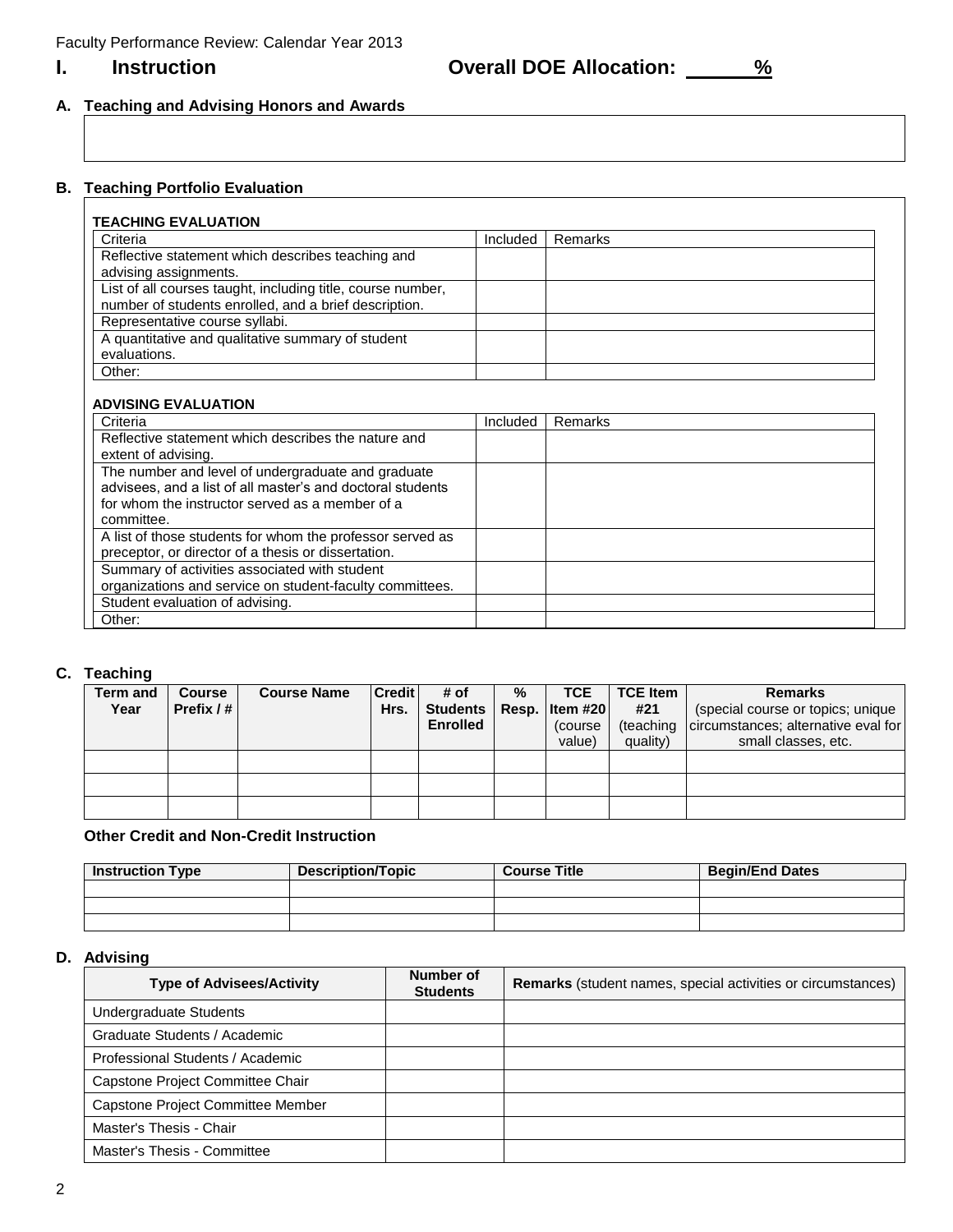| Ph.D. Committee - Chair                                                                    |  |
|--------------------------------------------------------------------------------------------|--|
| Ph.D. Committee - Co-Chair                                                                 |  |
| Ph.D. Committee - Committee                                                                |  |
| Postdoctoral Students / Fellows                                                            |  |
| Directed Student Learning (excluding theses,<br>dissertations and postdoctoral supervision |  |

## **E. Faculty Remarks**

(Include additional teaching and advising activities not listed; non-sponsored educational enhancement grants or educational grants from other sources; sponsored instruction; substantive curriculum revision or development, continuing education offerings, student advising evaluations, etc.)

## **F. Evaluator Remarks**

(Include comments about faculty performance in instruction, suggested areas for improvement, etc.)

**II. Research Overall DOE Allocation: %**

## **A. Research Honors and Awards**

## **B. Grants and Contracts**

## **Proposals Submitted (OSPA)**

| <b>Project Title</b> | Role<br>(PI/Co) | $%$ Time<br>Allocated | <b>Sponsor</b> | <b>Total \$ Value</b> | <b>Duration</b><br>(start/end dates) | <b>Status</b><br>(pending, not<br>funded) |
|----------------------|-----------------|-----------------------|----------------|-----------------------|--------------------------------------|-------------------------------------------|
|                      |                 |                       |                |                       |                                      |                                           |
|                      |                 |                       |                |                       |                                      |                                           |
|                      |                 |                       |                |                       |                                      |                                           |

## **Proposals Newly Awarded / In Force (OSPA)**

| <b>Project Title</b> | <b>Role</b><br>(PI/Co) | % Time<br><b>Allocated</b> | <b>Sponsor</b> | <b>Total \$ Value</b> | <b>Duration</b><br>(start/end dates) | Status /<br><b>Remarks</b> |
|----------------------|------------------------|----------------------------|----------------|-----------------------|--------------------------------------|----------------------------|
|                      |                        |                            |                |                       |                                      |                            |
|                      |                        |                            |                |                       |                                      |                            |
|                      |                        |                            |                |                       |                                      |                            |

## **Research Grants (Non-OSPA)**

| <b>Project Title</b> | <b>Role</b><br>(PI/Co) | % Time<br><b>Allocated</b> | <b>Sponsor</b> | <b>Total \$ Value</b> | <b>Duration</b><br>(start/end dates) | Status /<br><b>Remarks</b> |
|----------------------|------------------------|----------------------------|----------------|-----------------------|--------------------------------------|----------------------------|
|                      |                        |                            |                |                       |                                      |                            |
|                      |                        |                            |                |                       |                                      |                            |
|                      |                        |                            |                |                       |                                      |                            |

- **C. Other Research and Scholarship activities during review period (list under appropriate heading using APA or AMA style)**
	- **1. Refereed journal articles published**
	- **2. Refereed journal articles in-press or accepted for publication (not to include accepted w/ revisions)**
	- **3. Refereed journal articles presently under review (not to include articles in preparation, but not submitted)**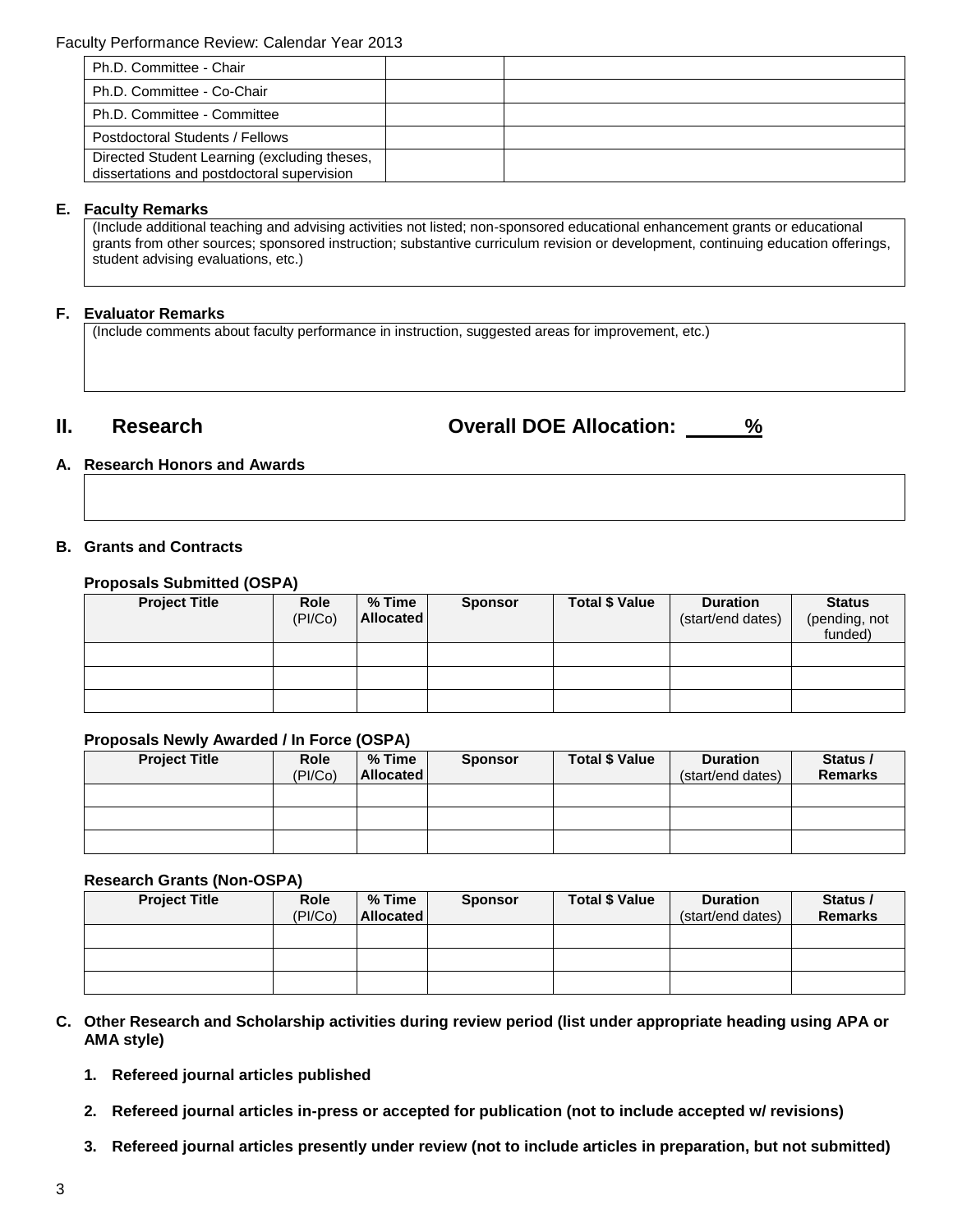Faculty Performance Review: Calendar Year 2013

- **4. Published abstracts, as appropriate to your profession**
- **5. Books published or in press**
- **6. Book chapters published or in press**
- **7. Intellectual property (e.g., patents & copyright)**
- **8. Published reviews, commentaries, reports, etc.**
- **9. Conference presentations or papers (Not including invited presentations)**
- **10. Invited presentations**

### **11. Innovative instructional materials, teaching technologies or aids, clinical tools published**

### **D. Faculty Remarks**

(Include additional research or scholarly activities not listed, special considerations, etc.) **ADDITIONAL RESEARCH PROJECTS IN PROGRESS** Name of research project **Progress to date (please be specific)** Progress to date (please be specific)

## **E. Evaluator Remarks**

(Include comments about faculty performance in scholarly activities, suggested areas for improvement, etc.)

**III. Service Overall DOE Allocation: %**

**A. Service Honors and Awards**

### **B. University Committee/Task Force Activities**

| Level | <b>Committee / Task Force</b><br><b>Name</b> |  | <b>Duration</b> | <b>Remarks</b> |
|-------|----------------------------------------------|--|-----------------|----------------|
|       |                                              |  |                 |                |
|       |                                              |  |                 |                |
|       |                                              |  |                 |                |

**C. Community Service activities related to your professional expertise & mission of the university**

| <b>Activity</b> | <b>Agency or Sponsor</b> | Role | Duration | Damarka<br>או וסו |
|-----------------|--------------------------|------|----------|-------------------|
|                 |                          |      |          |                   |

- **D. Professional Service activities (List under relevant section; indicate whether local, regional, national, or international)**
	- **1. Professional Organization Membership**
	- **2. Offices held and committee memberships; ad-hoc committees (e.g., conference organization)**
	- **3. Journal editor or reviewer; book reviewer as appropriate**
	- **4. Grant review panel/study section participant or chair**
	- **5. Accreditation site visit or external program reviewer**
- **E. Consulting activities (list program or organization; describe activity; time involved)**
- 4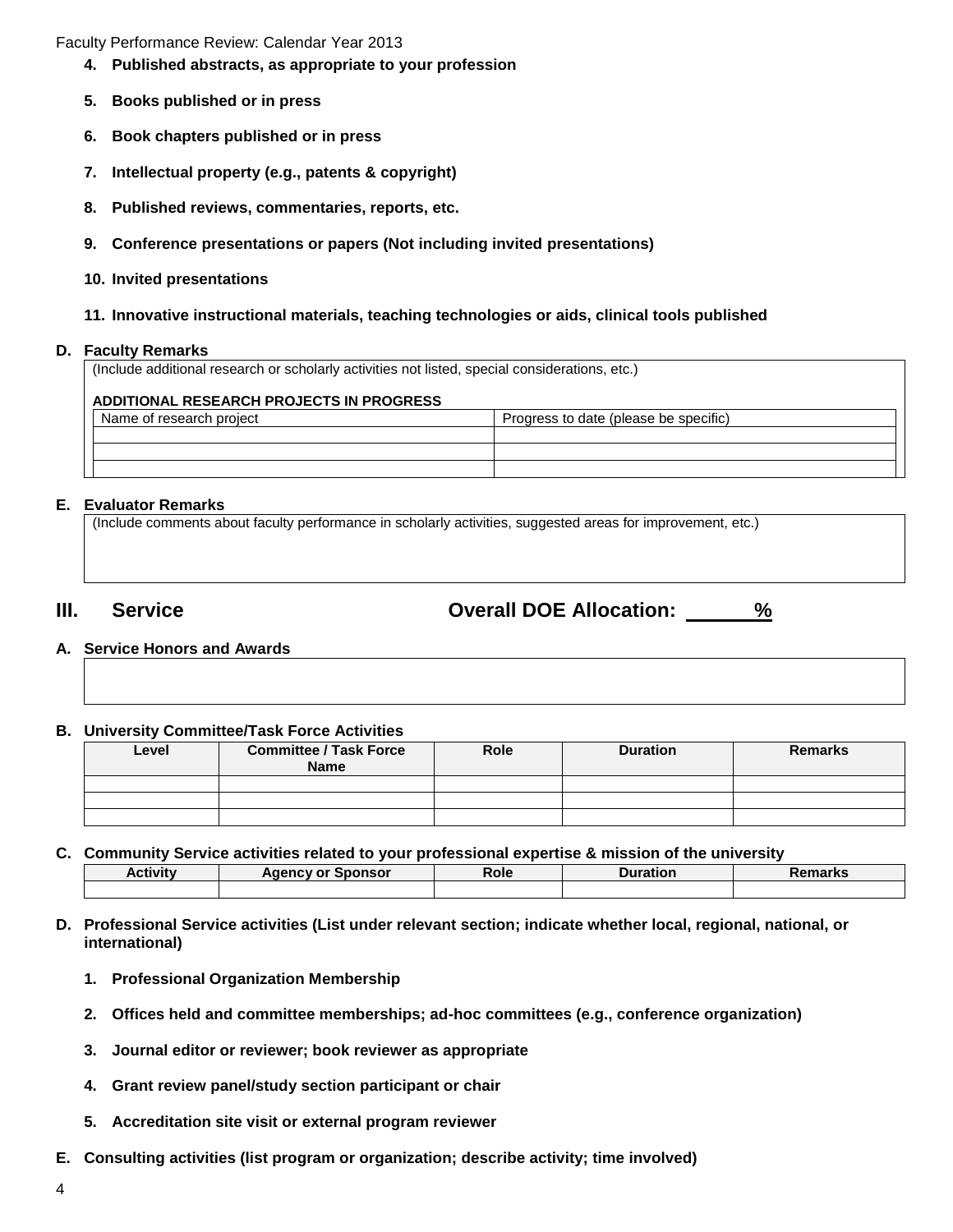Faculty Performance Review: Calendar Year 2013

## **F. Media contributions (e.g., interviews, editorial written, etc.)**

**G. Patient Care Overall DOE Allocation:** 

*\* Provide Evaluation Letter from primary supervising physician/practitioner with Performance Evaluation Packet*

#### **H. Faculty Remarks**

(Include additional service and patient care activities not listed, special considerations, etc.)

### **I. Evaluator Remarks**

(Include comments about faculty performance in service, suggested areas for improvement, etc.)

**IV. Administration Overall DOE Allocation:** 

## **A. Administration Honors and Awards**

**B. Administrative Assignment** (Department Chair, Division/Program Director, Director of Graduate Studies, etc.)

| <b>Assignment</b> |  | <b>DOE Allocation</b> | <b>Remarks</b> |
|-------------------|--|-----------------------|----------------|
|                   |  |                       |                |
|                   |  |                       |                |
|                   |  |                       |                |

### **C. Faculty Remarks**

(Include additional official administrative activities not listed, special considerations, etc.)

## **D. Evaluator Remarks**

(Include comments about faculty performance in administration, suggested areas for improvement, etc.)

# **V. Professional Development Overall DOE Allocation: %**

## **A. Professional Development Honors and Awards**

## **B. Professional Development Activities**

| <b>Activity</b> | $%$ DOE | <b>Start/End Date</b> | Remarks                                           |
|-----------------|---------|-----------------------|---------------------------------------------------|
| Sabbatical      |         |                       |                                                   |
| Education       |         |                       | Progress in coursework, quals, dissertation, etc. |
| Other Leave     |         |                       | Type of leave, activities                         |

**C. Professional conferences and other continuing education events attended**